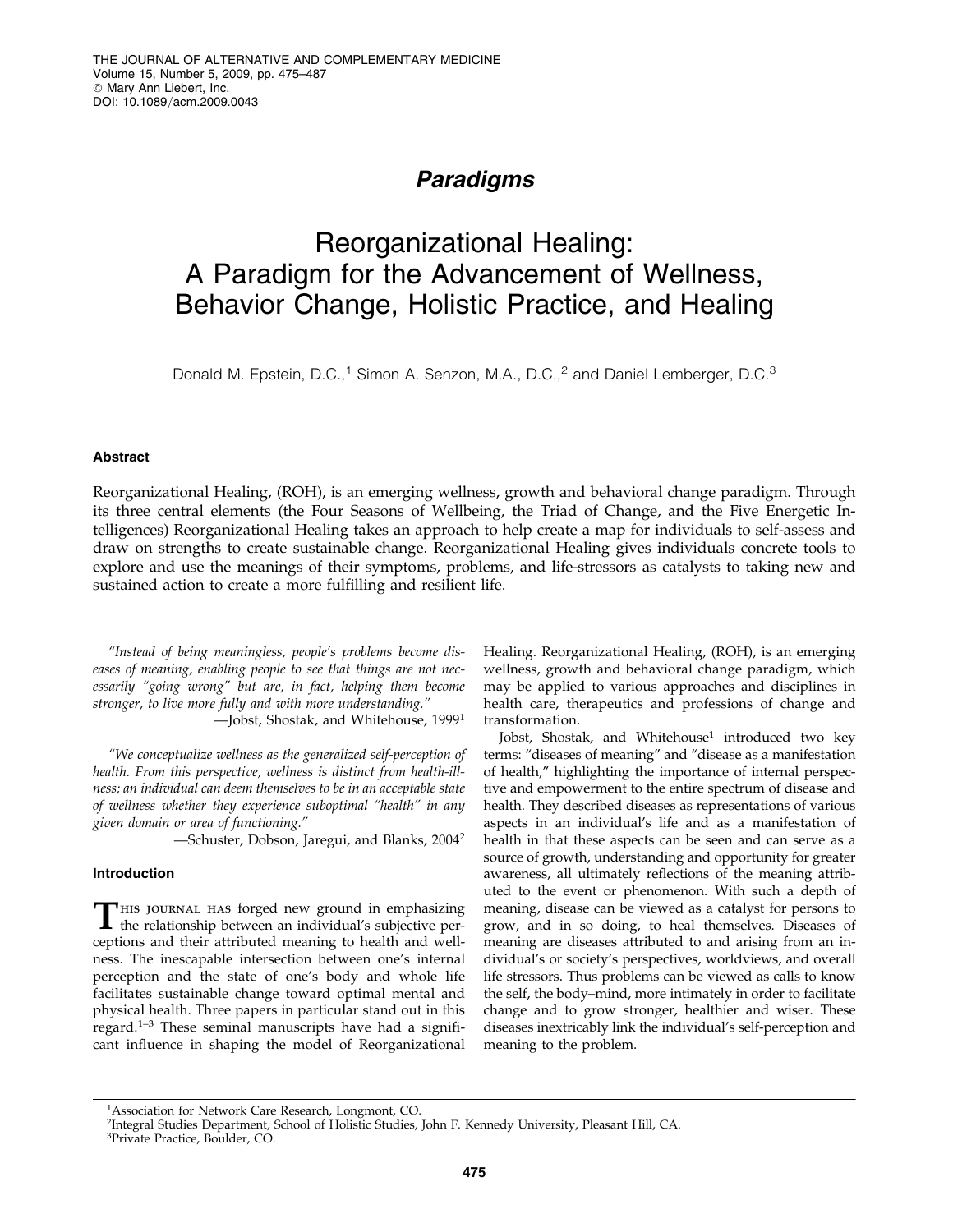

Schuster, Dobson, Jauregui, and Blanks<sup>2,3</sup> located wellness in subjective perception, demonstrating objectively powerful links among wellness, complementary and alternative medicine (CAM) use, and health lifestyles. As meaning is integral to every aspect of ROH, self-perception becomes a key modulator between wellness and health-illness. To this end disease and health are part of a matrix of organization of energy, structure and meaning.

ROH is founded on these principal propositions articulated in the papers by Jobst et al.<sup>1</sup> and Schuster et al.<sup>2,3</sup> These propositions are incorporated into the structure and function, the very fabric, of the whole of ROH. This is, in fact, how it arose through the empirical work of Epstein, $4-6$  now continuing to be objectively researched in academic and clinical research centers.3,7–14

ROH helps create a map for individuals to self-assess and draw on strengths to create sustainable change. ROH gives individuals concrete tools to use the meanings of their symptoms, problems, and life stressors as a catalyst to taking new and sustained action and creating a more fulfilling and resilient life.

### A Healing Paradigm

ROH is a paradigm about helping people be well. It is an approach to outcomes-based wellness and change. It can be applied to growth, healing and the individual's life. ROH facilitates a dynamic responsive awareness to enable optimization of structural, perceptual, behavioral and energetic elements in a coherent sequenced fashion. In the model designed by one of the authors (Epstein) of the current article, ROH has three central elements: (1) The Four Seasons of Well-Being; (2) The Triad of Change; and (3) The Five Energetic Intelligences (Fig. 1).

The elements of ROH assist the individual to take an active role in his/her life so that increasing well-being on a regular basis becomes the norm. In ROH, it is essential that individuals have mechanisms by which they can have an awareness of the present time; how they drop to a lower level of functioning, behavior, and perception in the face of disease, problems, or life stressors; and what they can do to function at a ''higher level,'' a new baseline of well-being, in spite of life's challenges. In this context, reorganization relates to the increasing ability to thrive in the face of greater demands in every domain (physical, biologic, emotional, mental, spiritual, social, and cultural). We define social as the interobjective or functional fit and organization of 2 or more individuals and cultural as the intersubjective or shared meanings and mutual resonance of 2 or more individuals.<sup>15–19</sup> This ability to thrive in every aspect of life is considered a new measure of well-being and function; in lay terms, and to paraphrase Anthony Robbins, a new standard to "step up" to.<sup>20</sup>

Reorganization implies that the system functions at a higher level of complexity. This increase in the baseline level of organization of a system allows for enhanced utilization of energy, adaptability, and the development of new attractors,<sup>21-24</sup> thereby facilitating an emerging state of stability of the system in spite of a greater range and intensity of perturbations in the environment.23,25,26 Increased complexity of the living system allows for new energetic strategies, and enables the system to remain far from equilibrium.<sup>15,27</sup> As a model of transformational change, ROH is consistent with theories based on the chaotic and quantum nature of behavior change<sup>28,29</sup> and life transitions.<sup>30</sup> Successful reorganization at a higher baseline can be identified because the individual reaches a new level of gratitude, love, and connection (subjective, somatic, relational, and social). This new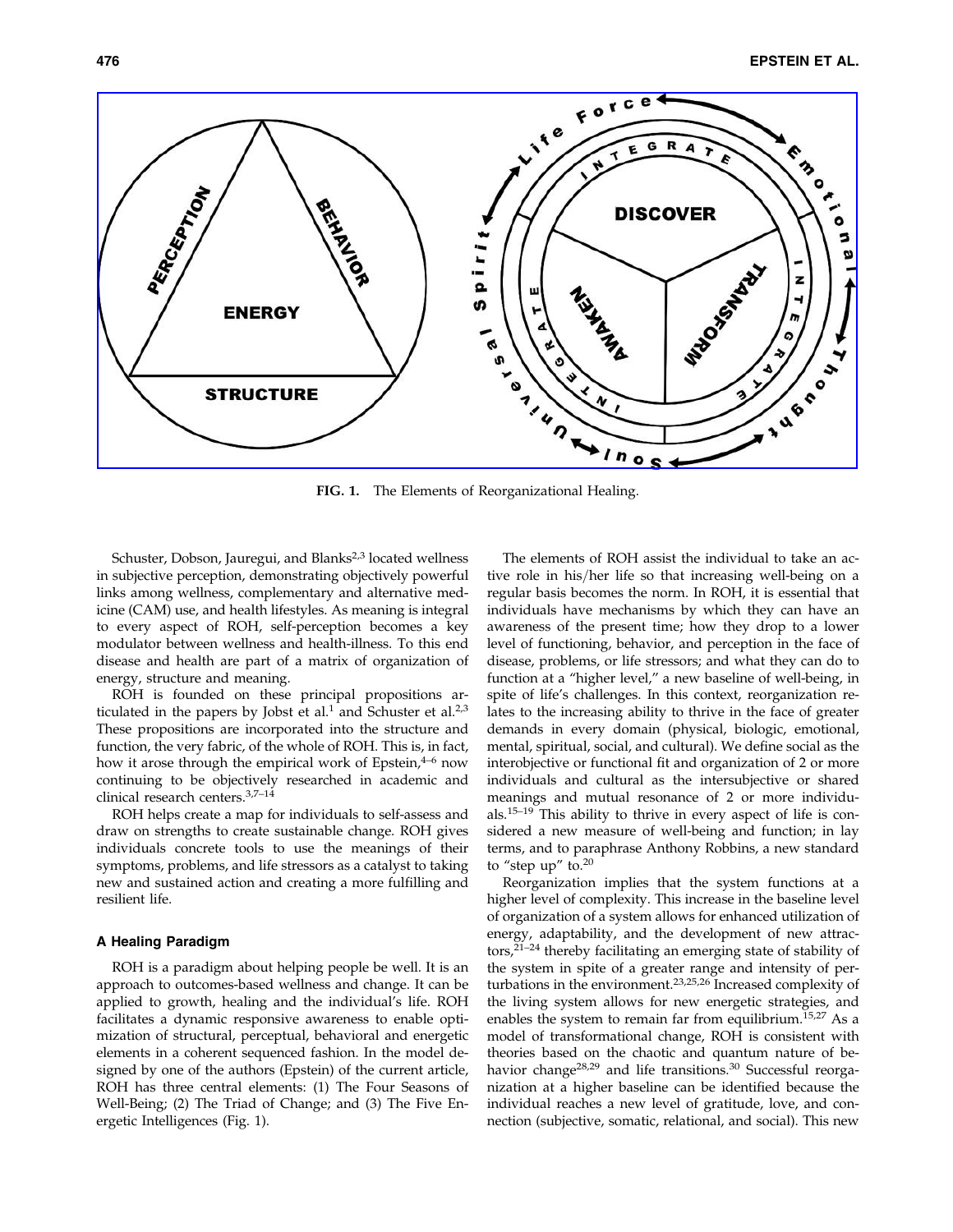baseline can be in relation to various aspects of life from disease to personal growth, from behavioral change to organizational change.

ROH is a model rather than a method. A broad range of methodologies and applications can utilize ROH. In this way, ROH may contribute to the literature on the set-point theory of well-being, $31$  positive psychology, $32,33$  the field of behavior change34–40 and the more-allopathic approaches to health and medicine, herein termed Restorative Therapeutics (RET).

ROH contrasts with RET, the common paradigm in health and medicine/surgery, generally associated with the Western medical model whereby one party (the "healer"/ therapist/professional) does something to restore the other (the healee/therapee/patient) to a prior state of functioning. The "extreme" version of the RET approach views diseases as problems that must be fixed usually isolated from the rest of life, and denied their depth of meaning. A common motivator for individuals seeking RET is constancy and certainty.<sup>41</sup> This distinction between ROH and RET is summed up by Jobst et al.:

The proposition that disease is a manifestation of health links diseases of meaning and aspirational health creatively: aspirational health being the means of transformation of diseases of meaning through changes in understanding and perception and consequently changes in behavior, relationships, and physiology.…Critical to the negative spiral that gives rise to the diseases of meaning ..., is the perception that the "disease'' …is unavoidable and can only be remedied by being excised, eradicated, pharmacologically blocked, or genetically modified.1

The goal of RET even in a "moderate" form (which could include many CAM methods) is to restore the person to where (and who) they were before the problem. Conversely, in ROH, the intention is for the outcome to be dynamical change in the individual and the life system; to develop new resources so that the individual may use the experience consciously to bring his/her life to a greater level of understanding and appreciation; and to increase the individual's ability to thrive under most circumstances, a motivation inspired by an ability to contribute to others and fulfill a greater purpose in life.41,42

ROH is a way to bring the insights from diseases of meaning to the practice of traditional and alternative medi- $\frac{\text{cine}}{\text{43}}$  using those insights to transform the entire life system. The treatment of symptoms, solely for their alleviation, while possibly necessary at times, may dissipate the depth of meaning and the energy required to establish a new and higher baseline. This is a critical distinction; by understanding ROH, the practitioner can assess when a nontherapeutic approach—such as utilizing the symptom as an opportunity for congruence among the individual's Season, Triad of Change, and Energetic Intelligence—may assist individuals to bring their entire lives to new levels of successful reorganization. This change is always used with the person's map of the life-system. Congruence in this sense is similar to the concept of the triangle in geometry, "coinciding at all points when superimposed.''<sup>44</sup> Congruence of the elements of ROH and thus successful reorganization can be utilized alongside RET.

The acknowledgment that there is an inherent wisdom that manifests as the body, emotion, mind, soul, and spirit with increasing depth and fullness, range, and freedom is also central to ROH. This wisdom has inner and outer attributes, an internal subjective state of consciousness associated with each level of the multileveled energetic field,<sup>17,45,46</sup> and has been described as a causative agent of the wellness benefits associated with some of Epstein's wellness approaches.<sup>47</sup>

### **Background**

ROH developed from Epstein's wellness approaches, Network Spinal Analysis (NSA),<sup>4-6</sup> The Twelve Stages of Healing,<sup>48</sup> and Somato Respiratory Integration (SRI).<sup>48–50</sup> Network Spinal Analysis Care is a dynamical system of assessment and intervention involving the creation of emerging organizational properties in the spine and nervous system. These properties enhance cognitive self and body awareness, personal behavioral states, increased wellness, and spinal induced self-organizing phenomena. NSA is an application of spinal ROH currently practiced by chiropractors. It involves gentle touches to the spine accessing unique "spinal gateways" in applications termed spinal entrainments or network adjustments. It is accompanied by clientreported wellness, levels of care, and organization-specific outcomes. SRI is a system of exercises that includes focused attention, specific breathing, energetic awareness, and movement protocols directed through the body to produce states of perception congruent with the Twelve Stages of Healing. SRI enhances and creates conscious awareness and participation with the body as a tool to experience life with increasing depth of internal connection and wider ranges of human expression.

As in ROH, the central tenet of both NSA and SRI states that change rarely comes directly from the area in the body or life that is defensive, guarded, and wounded. Instead, it comes after the individual becomes aware of the area and acknowledges it as it is or finds another area where resources exist. Once awareness is engaged, change comes through the area as energy or as an acknowledgment or acceptance of that energy on various levels (cognitively, neurologically, somatically, etc). Energy is here defined as the fuel for the expression of consciousness through action, and the means of maintaining a system far from equilibrium.<sup>27,51,52</sup> Energy previously bound through lack of awareness as fixation, tension, facilitation and defense releases its stores or becomes redirected into a new level of organization. Meaningful change comes when a place of connection is brought to awareness and ''inspires'' or entrains other parts of the system. The synergy developing with this approach is central to the process of reorganization because new resources of connection and meaning are liberated as energy for constructive use. With the physiology less in defense and the body more cognitively aware of the breath, energy, and movement it is hypothesized that the frontal lobes of the cerebral cortex and vagal centers are more available to reassess perception structure and behavior.6 As a result of repeated state change, liberated energy available for enhanced function can now be utilized to restructure to the next increased level of order.

NSA has been researched in regard to self-reported wellness outcomes $3,7$  and mathematical modeling of a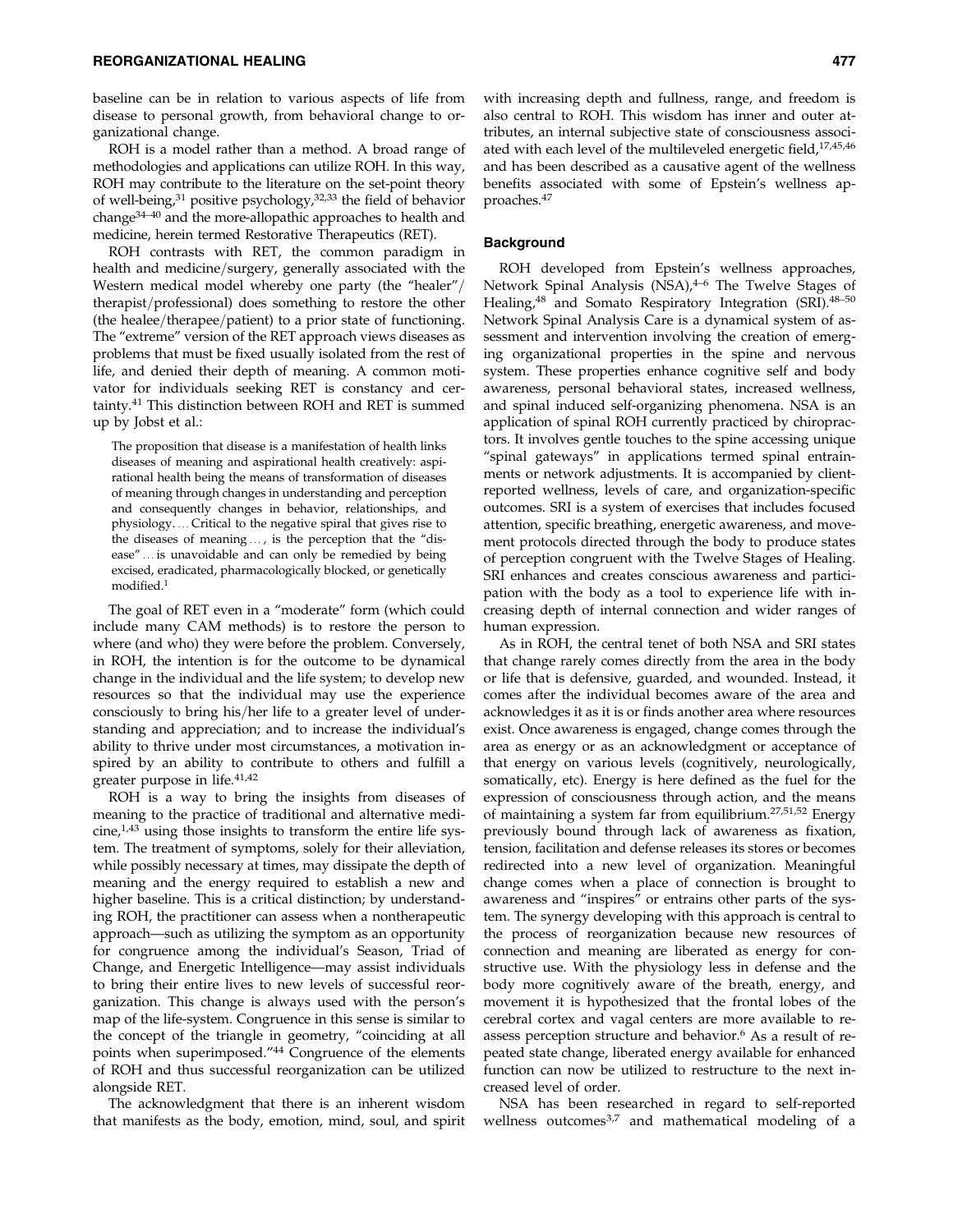spinal wave that develops during care as a nonlinear attractor, $8$  which can be dynamically modeled. $9$  This wave involves undulation and specific rocking/oscillation of spinal segments and the development of what appears as a central pattern generation.10,\* In preliminary research, this wave has been shown to develop and move through and around the area of spinal-cord injury in patients who have quadriplegia, with evidence of partial motor recovery.<sup>11,12</sup> Inspired by data on the timing of outcomes of wellness benefits,<sup>13</sup> and subsequent mathematical modeling of surface electromyographic studies indicating an increase in organization of the central nervous system,<sup>12,14,†</sup> distinct levels of care have proven identifiable, and are sequenced into three levels, each with specific self-reported wellness, structural, perceptual, behavioral, and constructive life changes and assessments.

Other research on NSA helped advance its development and understanding, and thus lay the foundation for ROH. Empirical findings and published research evidence patients recovering from a wide range of illnesses and thriving in at least four domains of wellness. $3,7,13$  A longitudinal study found that people's physical and emotional challenges improved within 2–4 months, while stress relief and life enjoyment continued to improve for the duration of the 12 month study.<sup>13</sup> Wellness outcomes for Network Care have been shown to significantly enhance the benefits of other wellness practices.<sup>3</sup> Case reports have been published or presented on psoriasis,<sup>53</sup> post-traumatic stress disorder  $(PTSD)$ ,<sup>54</sup> child oppositional–defiant disorder,<sup>54</sup> substance abuse, $54$  fertility coupled with an increased quality of life,  $55$ general quality-of-life  $(QoL)$  improvements<sup>56</sup> and attention deficit-hyperactivity disorder (ADHD).<sup>57</sup> Additional research has shown that NSA induces a "sympathetic quieting" effect''<sup>58</sup> and decreased cortical processing time for newly learned motor activities.59,60

The concept of an Energetic Intelligence (EI) emerged from an evolving discipline Epstein has been advancing since 1999. Through applying NSA and SRI and adding an energetic, informational field or ''biofield'' application, Epstein observed significantly different responses of the nervous system relative to the organization and level of care in regard to the distance from the spine he approached and exited from. He observed further the various sensory motor strategies for the NSA levels of care and the 12 Stages of Healing were influenced and initiated by consciously varying these distances. To date, the codification, applications, and descriptions of the energetic or informational fields have only been explored at private healing retreats. A future unique discipline based upon these principles and relationships is in development. However, information about the EI, as an internal experience and resource, has been taught via programs that include the principles of ROH.<sup>43</sup>

novic M. On a standing wave central pattern generator and the coherence problem. Biomed\ Signal Processing Control submitted.

NSA, SRI and Epstein's emerging discipline, are distinct and complementary approaches to wellness. By observing similarities between these approaches, commonalities emerged leading to the development of the transdisciplinary and unifying model of ROH (Table 1).

### The Three Elements of ROH

The four Seasons of Wellbeing, the Triad of Change, and the EI have wide-ranging possibilities to contribute to many fields to help create sustained change by synchronizing the timing of change, the process of change, and the energetic aptitudes that change requires.

### The Seasons of Wellbeing

The Four Seasons of Wellbeing—Discover, Transform, Awaken, and Integrate (Fig. 2)—refer to distinct rhythms or periods during one's journey in life. As a metaphor for the journey, season is appropriate to ''readiness'' for reorganization just as seeds are planted or fruit ripens—all in their time. The seasons are different from developmental stages of life $61-64,$  although they may correspond at times to such stages. The seasons are used as part of the process of change by embracing the individual's readiness for change in the context of the unique moment of his/her life. Thus, the seasons are not always sequential. They represent moments or periods in life. As higher baselines of reorganization emerge in the person's life it becomes easier to live in certain seasons. After one has learned the gifts that each season presents, a new flexibility as a result of increased complexity, allows one to use each season to reorganize specific aspects of his/her life consciously.

The seasons appear to be universal in human experience as each encourages or influences unique perceptions, actions, thoughts, experiences, and energies. The seasons add timing to the self-assessment. This timing is distinct from other staged approaches to behavior change<sup>35-39</sup> or any RET approaches. The influence of the season affects the type of intelligence one uses, the way a person goes about daily activities, and the resources available to that person. Each season represents the way a person receives and influences his/her environment and how this environment influences the person. Within each corresponding season, aspects of daily life are either encouraged or rendered difficult or impossible. The first three seasons, Discover, Transform, and Awaken, represent the stages individuals cycle through during stages of life and circumstances in life. The fourth season, Integrate, represents the ability to know and consciously choose the combination of seasons called for in various circumstances or life changes, and represents a high level of organizational integrity and communication across aspects of the individual's life.

### The Four Seasons of Wellbeing Defined

In the season of Discover one focuses on physical problems, causation, and attachment. Discover is about discov-\*Jonckheere E, Lohsoonthorn P, Mahajan V, Musuvathy S, Stefa-<br>in an \*Jonckheere E, Lohsoonthorn P, Mahajan V, Musuvathy S, Stefa-<br>ering how one has caused pain for oneself or others in an

<sup>{</sup>Jonckheere E, Lohsoonthorn P, Boone WR. Dynamical modeling in network spinal analysis: Level specificity of sEMG signals at cervical, thoracic, lumbar, and sacral points. J Altern Complement Med submitted.

<sup>{</sup>Cook-Greuter S. Postautonomous ego development: Its nature and measurement. Doctoral dissertation. Cambridge, MA: Harvard Graduate School of Education 1999.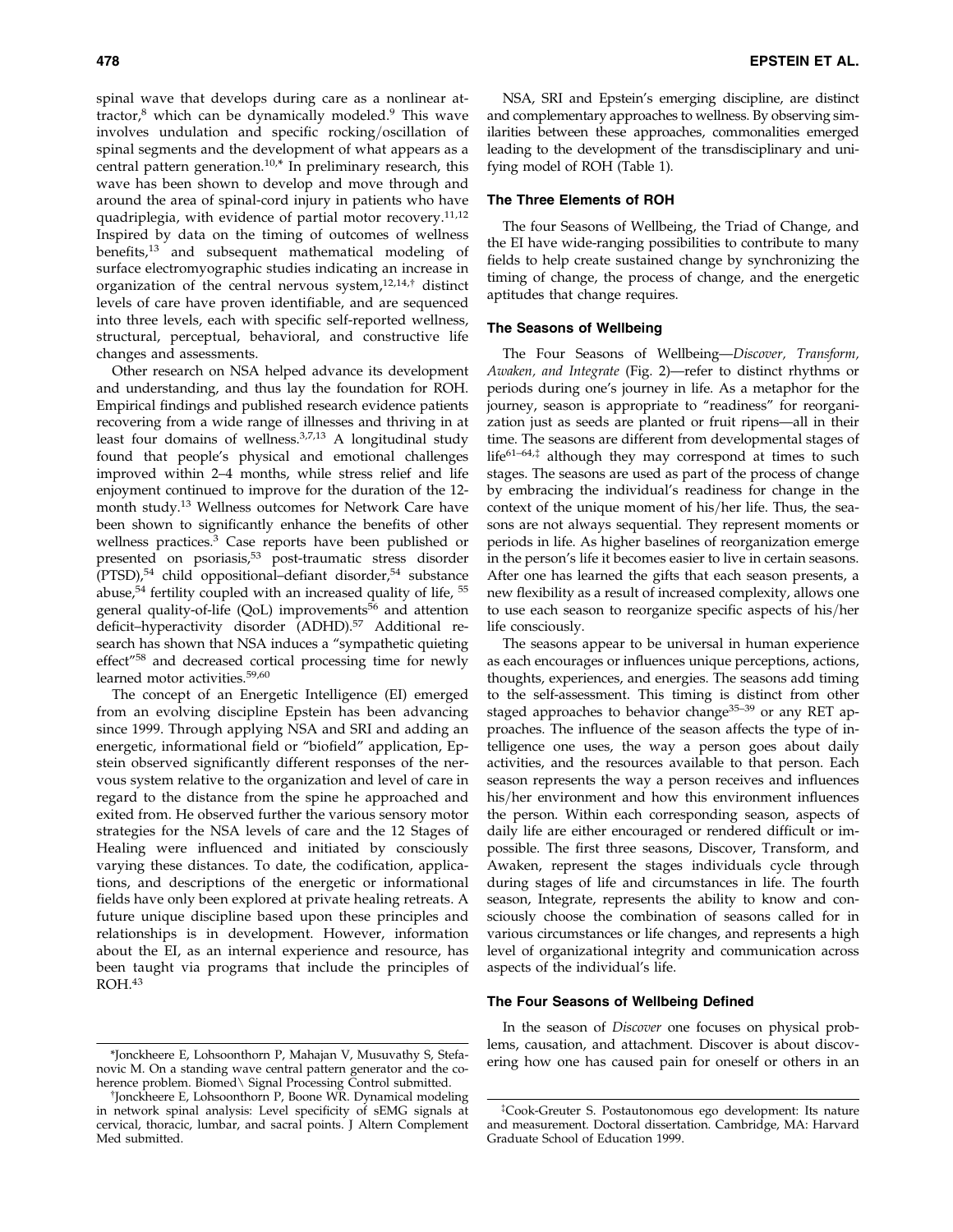# Table 1. Relationship of Network Spinal Analysis (NSA), Somato Respiratory Integration and Elements of Reorganizational Healing

| NSA level<br>of care |        | Stage of healing                                           | Common client questions                                                                                                                                                                                            | Common emotions and<br>Expressions<br>experienced by client                                                                                                                                  | Energetic<br>intelligence<br>most commonly<br>experienced | Season of<br>Wellbeing |
|----------------------|--------|------------------------------------------------------------|--------------------------------------------------------------------------------------------------------------------------------------------------------------------------------------------------------------------|----------------------------------------------------------------------------------------------------------------------------------------------------------------------------------------------|-----------------------------------------------------------|------------------------|
|                      | One    | Suffering<br>Separateness                                  | Why me? or Why not me?<br>What is wrong with me?<br>Why does this happen to me?<br>Why does this not end?                                                                                                          | Helplessness, loss,<br>despair, peace,<br>reassurance                                                                                                                                        | Bioenergetic                                              |                        |
| Level 2A Level 1     | Two    | Polarities and<br>Rhythms<br>Attachment/<br>Projection     | What is the cause of this?<br>Who was wrong/right?<br>Who can fix/get rid of this?<br>What is the best or worst<br>Why did he/she do this to me?<br>What is the pattern here?                                      | Anger, hunger, happiness,<br>identification, energy                                                                                                                                          | Emotional<br>energetic                                    | <b>DISCOVER</b>        |
|                      | Three  | Stuck in a<br>Perspective<br>Frustration                   | Why can't I make the<br>breakthrough?<br>Why do I keep doing this?<br>Why am I stuck?<br>Why am I so blocked?<br>Why can't I solve this now?                                                                       | Frustration, peaceful<br>waiting                                                                                                                                                             |                                                           |                        |
|                      | Four   | Reclaiming Our<br>Power<br>Courage                         | What can I do to never<br>disempower myself again?<br>How can I express more<br>of my courage now?                                                                                                                 | Inner strength,<br>determination,<br>courage, power                                                                                                                                          |                                                           |                        |
|                      | Five   | Merging with<br>the Illusion<br>Merging Beyond<br>the Wall | What else is going on?<br>What is really happening here?<br>How can I face this now?<br>What is on the other side?                                                                                                 | Curiosity, anticipation,<br>temporary confusion,<br>sense of knowing more                                                                                                                    | Thought<br>energetic                                      |                        |
| Level 2C Level 2B    | Six    | Preparation for<br>Resolution                              | What can I do to really<br>be ready?<br>How can I prepare myself?<br>What must I do now?                                                                                                                           | Determination, resolve,<br>flexibility, excitement<br>of something<br>big and new                                                                                                            |                                                           | TRANSFORM              |
|                      | Seven  | Resolution                                                 | How can I resolve this?<br>How can I conduct an<br>inventory and get rid of that<br>which no longer serves me?<br>How can I dump the old<br>stuff/energy/patterns?                                                 | Excitement, focus,<br>strength, resolution,<br>peace                                                                                                                                         |                                                           |                        |
|                      | Eight  | Emptiness in<br>Connected-<br>ness                         | How can I embrace the space?<br>Where is the rhythm?<br>How can I hold the space?<br>Where is the gratitude?                                                                                                       | Peace, stillness, rhythmic<br>connection, gratitude<br>for connection                                                                                                                        | Soul<br>energetic                                         |                        |
|                      | Nine   | Light/Love<br>Beyond<br>the Form                           | What is the energy/<br>love telling me?<br>Where is the connection<br>within spirit?<br>How can I express<br>the love more?<br>How can I grow the gratitude?<br>How can I feel the real energy<br>behind the form? | Gratitude for love and<br>for the energy of life,<br>joy, passion, heightened<br>perception of joy,<br>gratitude, beauty                                                                     |                                                           |                        |
| Advanced Care        | Ten    | Ascent                                                     | What gift has been given<br>to me?<br>How can I receive and embody<br>the light I am?<br>How can I express my soul<br>and the one love?                                                                            | Witnessing from beyond<br>the soul, exhilaration,<br>joy, awe, gratitude,<br>oneness                                                                                                         | Universal                                                 | <b>AWAKEN</b>          |
|                      | Eleven | Descent<br>(Service)                                       | How do I give my gifts in joy<br>and gratitude?<br>Where is the joy, love,<br>gratitude, gift?<br>How can I sponsor the<br>sharing of my abundance?                                                                | Gratitude, acceptance of core<br>paradoxes, humor, courage,<br>humility, grace, strength,<br>passion, determination                                                                          | spirit<br>energetic                                       |                        |
|                      |        | Twelve Community                                           | How can I receive others/<br>circumstances<br>with gratitude as gifts?<br>Where is the gift in this?<br>How can we be each other's<br>wisdom/medicine?                                                             | Coming home, acceptance of<br>others as also souls or travelers,<br>passion for synchronicity, total<br>spectrum with foundation in<br>benevolence and gratitude<br>and conscious experience |                                                           |                        |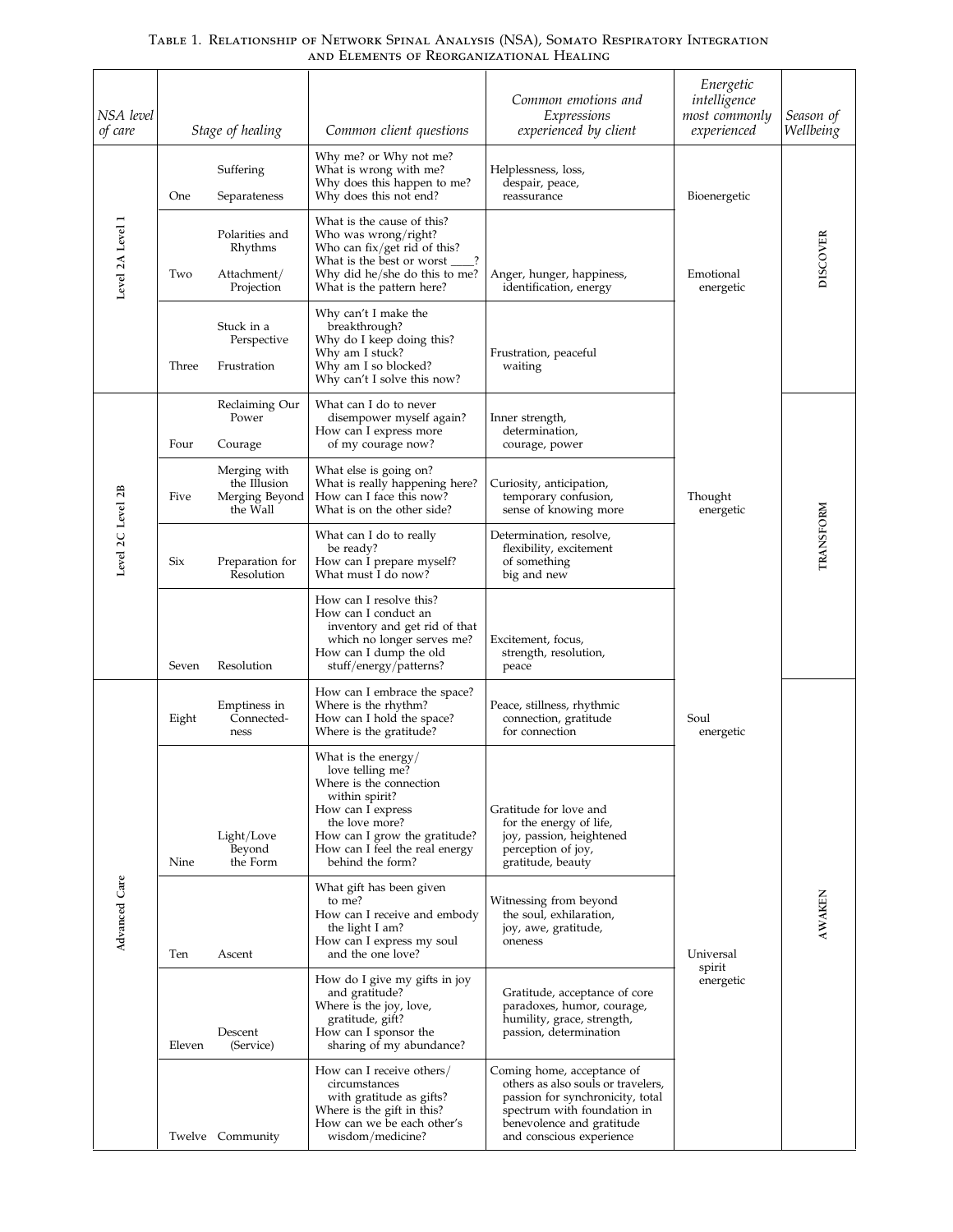

attempt to disconnect or avoid pain. Discover is about recognizing how one has experienced disconnection or the experience of separateness. Discover is moving away from something and experiencing one's sense of disempowerment. Ultimately, in Discover one becomes aware of the disempowerment, acknowledges it, and accepts it. It is about one's connection to energy, breath, movement, touch, emotion, and rhythm. This language and syntax underlying the nature of what we experience is very important in Discover. It defines one's movement and limits. In Discover individuals determine how they are anchored to tension and stress, ease, and peace. The season of Discover is driven by fear and reaction, and may motivate individuals driven by the need for security or safety, especially when life circumstances appear to be changing rapidly. As an example, when individuals in the season of Discover seek Complimentary Alternative Medicine (CAM), their focus is fear, reaction, frustration, or hopes of "magical" cures.

Transform is about transforming one's relationships and one's world through focused attention and action. Transform is about fully associating with whatever seems like a source of pain as a source of opportunity. In Transform, the concept of a problem or blame does not exist, as it is irrelevant. Problems are replaced by opportunities, goals, and deliberate action. One redefines one's self through the structure of the body and changing one's relationship to focused energy, breath, strength, courage, and motion. It is about defining one's self through empowered actions and dissolving the attachments to ideas, concepts, memories, and stories which limit one's future journey. As an example, Transform is the Season of Wellbeing in which an individual is likely to choose CAM procedures to seek autonomy in the health or healing process.

Awaken is about the experience of effortless being and knowing. In Awaken, one develops the power of gratitude, awe, amazement, love, and benevolence through the experience of an unlimited source of spacious body, breath, en-



FIG. 3. The Triad of Change.

ergy, and possibility. It is about the experience of the energy of human spirit and love. It is about claiming a new life and formulating new actions based on an expanded, conscious and awakened perspective of our interdependence and connection. This season is more likely to be associated with the need to give love, spiritual growth, and the need to contribute beyond oneself. As an example, a person in the season of Awaken seeks CAM to advance his/her own evolution, connect with his/her subtle energies, and achieve optimal health and wellbeing so he/she can fulfill his/her life purpose and also serve others more fully.

The season of Integrate happens when a person revisits a previous season while maintaining the perspectives from a subsequent season. The season of Integrate allows an individual to create a greater depth of experience through elements of more than one season at a time while gaining the wisdom or gift of the previous season. Integrate is initiated through physical/structural, emotional, mental, social, cultural, and/or spiritual changes creating a need for a greater level of depth of a previous season. Integrate is the season of conscious choice about one's life, the energies and types of intelligence one uses, the resources one has available, one's resourcefulness, one's style and the ways one will experience one's reality and share one's gifts. As an example, a person in Integrate may choose CAM from any and/or multiple reasons noted above, to advance objectives related to a deepening of one or more seasons simultaneously.

It is important to note that the Seasons of Wellbeing continue to change throughout an individual's lifetime. While over the span of life, most people will develop from Discover through Awaken, this is not guaranteed. Low-functioning individuals may continually experience the season of Discover. Overachievers may continually experience the season of Transform. It is common in new age circles that people expound the experience of the season of Awaken. Self-actualizers<sup>42</sup> may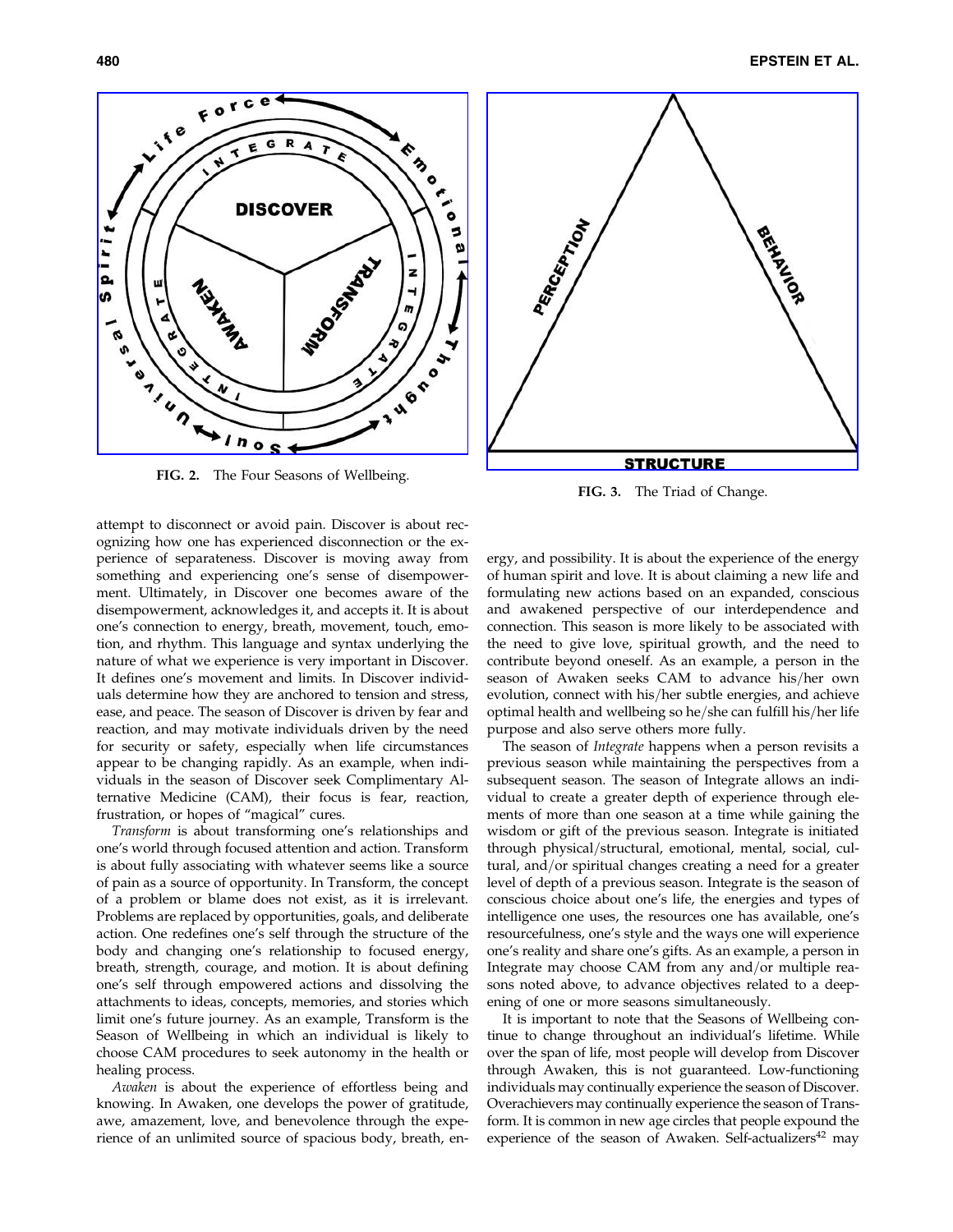|           | Discover                                                                                                                                                                                                                                                                 | Transform                                                                                                                                                                                              | Awaken                                                                                                                                                                                                                                                                                    |
|-----------|--------------------------------------------------------------------------------------------------------------------------------------------------------------------------------------------------------------------------------------------------------------------------|--------------------------------------------------------------------------------------------------------------------------------------------------------------------------------------------------------|-------------------------------------------------------------------------------------------------------------------------------------------------------------------------------------------------------------------------------------------------------------------------------------------|
| Structure | Constricted; inflexible; designed<br>to keep failures or painful experiences<br>segregated and not visible; painful;<br>does not share ideas; hierarchical<br>without effective steps in between;<br>no room for questioning or growth;<br>supports reactionary behavior | Flexible; growth-oriented;<br>poised for rapid change;<br>adaptable; can accommodate<br>for exchange of ideas and<br>criticism; supports optimism<br>and association with pain as<br>a tool for growth | Expansive; inclusive;<br>contribution and making<br>a difference to others;<br>creating a legacy to uplift;<br>empowering; inspiring;<br>celebrates diversity<br>and creativity                                                                                                           |
| Behavior  | Reactionary; attacking; judgemental;<br>accusatory; dissociative from pain;<br>linked to past behavior; over,<br>or underreacting; fear-based;<br>procrastination; perfectionism                                                                                         | Decisive; deliberate; opportunity<br>seizing; transformative of concepts,<br>stories, and relationships;<br>associative with pain and pleasure<br>toward gain; making changes                          | Loving actions; actions<br>demonstrating gratitude;<br>developing and acting<br>on a natural style of giving;<br>compassion; accepting of<br>others; inspiring and<br>awakening others;<br>celebrating others and life;<br>serving others; bringing<br>wisdom, beyond just<br>information |
|           | Perception Victim; judgmental; anger; fear; loss;<br>dissociative; focused on problem;<br>problem or circumstance equals<br>reality; past equals future and present;<br>wound; cause; polarized; stuck;<br>move away from; eliminate or<br>get rid of or seek less of    | Courage; focus; associative; gain;<br>focused on opportunity or solution;<br>future created by habit of present<br>actions; active; focused on goals<br>or plan; excitement; progress                  | Love; compassion; gratitude;<br>energy; beyond physical<br>form; emptiness; soul gifts;<br>synchronicity, Serendipity;<br>grace; gifts in all people<br>and events; communion;<br>community; acceptance                                                                                   |

TABLE 2. THE TRIAD OF CHANGE IN THE SEASONS OF WELLBEING<sup>43</sup>

continually experience the season of Awaken or Integrate. The keys to working with one's Season within ROH are for the individual to be congruent with the season that the person is truly in now. This may not be the season he or she wants and it may not be the season that person is used to. This is done most effortlessly in congruence with the other elements of ROH. Importantly, an individual can visit each of these seasons at appropriate times during life experiences, especially when this is done through the season of Integrate.

### The Triad of Change

The Triad of Change is the central focus of the map around which the other elements of reorganization occur. The premise of the triad is simple: All change includes structure, behavior, and perception (Fig. 3). Plainly stated, for each structure, there is an accompanying behavior and perception; for each behavior, there is a structure and a perception; and, for each perception, there are certain structures and behaviors that define and support it.

Behavior is defined as an observable pattern of actions expressing or manifesting an internal state or meaning (the implicit becoming explicit) and purposeful movement toward a goal or objective. Behavior is the expression of a meaning and the outcome of the relationship between action and purpose/objective. All behavior is purposeful even if it is ''unconscious'' and not immediately apparent.

Perception is defined as a chosen perspective—a mode or style or manner of focus that defines meaning (the way one focuses one's attention)—and the connections among body sensation, focus, and meaning. For example, pain is often associated with suffering. What causes the individual suffering is not always the experience of pain but the meaning attributed to it. Suffering is different from pain. Not everyone in pain experiences suffering. Suffering is a response to the perception of the pain added to a specific meaning associated with it. Perception is a consequence of focus and meaning.

Structure refers to any form serving as a carrier of information or energy. Structure relates to virtually every domain: consciousness; internal focus; body; posture; relationships; mutual understanding; business, organizations; and even schedules. As a resonant structure, the consciousness, perception, and behavior of the body is in relationship to the condition, tone, tension, and form of its structure. Structure defines the relationship between the physical and energetic systems of the body.

The real synergy that emerges with the congruence of the triad comes from understanding the power of two sides to entrain the third. Perception and Behavior entrain Structure and help to make new forms. Behavior and Structure entrain Perception, and help meaning to come from action and form. Structure and Perception inspire Behavior, which is an action born of meaning and form. The triad is not season-specific; an individual can work with the triad in any season. In fact, different sides of the individual's triad could be in different seasons simultaneously. It is important to uncover what creates the greatest congruence for an individual and what that individual wishes to create or express in life.

Congruence is the key to successful and sustainable change. In ROH, the focus is on the greatest resource and potential agent to fuel change. When all three of these sides are congruent change is inevitable, which becomes obvious as the change the individual had been trying to achieve becomes more effortless. Change in any one parameter naturally leads to change in the whole. However, this will only produce a temporary, nonsustainable change for the individual.

It is proposed that simultaneous change in two or more sides lead to synergy and emergent balanced states, which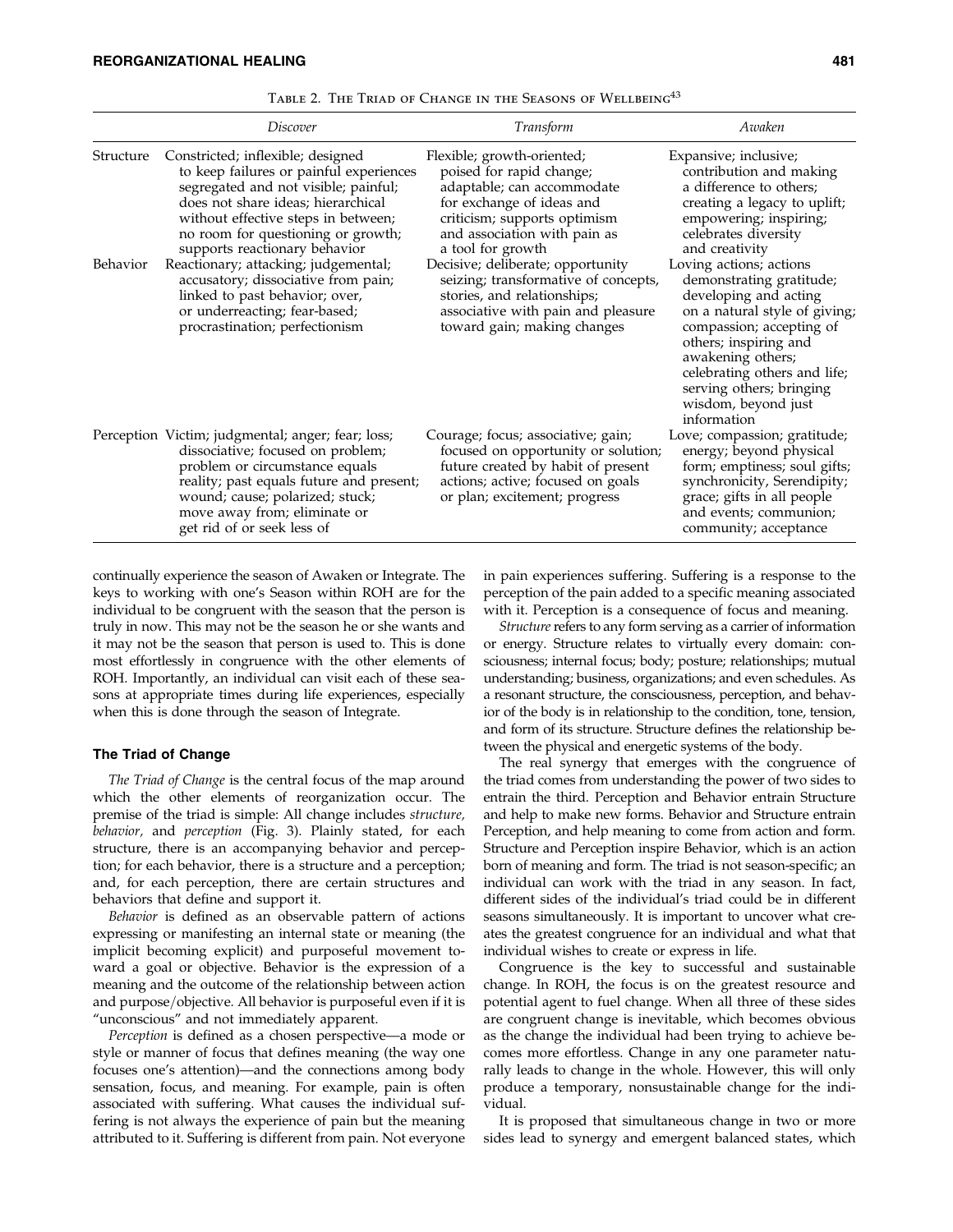|                        |                                                                                                                                                                                                               | Тавів 3.                                              | CHARACTERISTICS OF THE ENERGETIC INTELLIGENCES                                                                                                                                                                                                         |                                                                                                                                                                                                             |                                                                                                                                                                                                                                                                                                                                                                                                                                                                        |                                                                                                                                                                                                                                                                                                                                                                                                                                 |
|------------------------|---------------------------------------------------------------------------------------------------------------------------------------------------------------------------------------------------------------|-------------------------------------------------------|--------------------------------------------------------------------------------------------------------------------------------------------------------------------------------------------------------------------------------------------------------|-------------------------------------------------------------------------------------------------------------------------------------------------------------------------------------------------------------|------------------------------------------------------------------------------------------------------------------------------------------------------------------------------------------------------------------------------------------------------------------------------------------------------------------------------------------------------------------------------------------------------------------------------------------------------------------------|---------------------------------------------------------------------------------------------------------------------------------------------------------------------------------------------------------------------------------------------------------------------------------------------------------------------------------------------------------------------------------------------------------------------------------|
| Energetic intelligence | Bioenergetic<br>intelligence                                                                                                                                                                                  | Emotional energetic<br>intelligence                   | energetic intelligence<br>Lower-thought                                                                                                                                                                                                                | energetic intelligence<br>Upper-thought                                                                                                                                                                     | Soul energetic<br>intelligence                                                                                                                                                                                                                                                                                                                                                                                                                                         | energetic intelligence<br>Universal spirit                                                                                                                                                                                                                                                                                                                                                                                      |
| Associated with        | Safety, survival,<br>constancy                                                                                                                                                                                | Experience of variety,<br>nonconstancy;<br>reactivity | associated with "this<br>Beliefs, stories and<br>routine actions;<br>or that"                                                                                                                                                                          | map of the world<br>Complex models of<br>reality, culture,                                                                                                                                                  | Transpersonal and<br>subtle energetic<br>experience                                                                                                                                                                                                                                                                                                                                                                                                                    | Primacy of oneness or<br>interdependence of<br>beings-Non<br>all souls and<br>dualistic                                                                                                                                                                                                                                                                                                                                         |
| Energetic Source       | Life force                                                                                                                                                                                                    | Emotions; inward<br>and outward<br>expression         | locations, words and<br>Simple mental focus<br>on things, events,<br>routine tasks                                                                                                                                                                     | focus; conceptual<br>Complex mental<br>models, maps<br>and reasons                                                                                                                                          | Spiritual focus                                                                                                                                                                                                                                                                                                                                                                                                                                                        | integration of other<br>Spiritual realm of<br>nonduality and<br>oneness with                                                                                                                                                                                                                                                                                                                                                    |
| Actions                | constant expression;<br>energy utilization,<br>organizes cellular<br>Creates sustainable<br>baseline survival<br>responsible for<br>environment;<br>function and<br>biochemical<br>function in<br>reaction to | behavior change<br>Instantaneous<br>induced           | as if to make time and<br>be inspected, held as<br>when?"; tends to use<br>space solid object to<br>Inhibitory or reactive;<br>real; replays events<br>special boundaries,<br>answers questions:<br>"what, where and<br>freezes event and<br>induction | story or metaphor for<br>quo; Asks: "why and<br>to employ deduction<br>questions the status<br>Questions, challenges<br>and establishes the<br>distinctions; tends<br>model or context;<br>how"; focuses on | style; about resource-<br>personal soul gifts and<br>similarities; recognizes<br>metaphor has primacy<br>others as also souls or<br>spiritual beings; all of<br>Gratitude, benevolence,<br>validators in relation<br>and behaviors; chest<br>gratitude and one's<br>a<br>fulness; focused on<br>rises and heart as<br>love-based percep<br>worthy of dignity<br>tions, compassion<br>importance and<br>in life; internal<br>structure and<br>to simplicity;<br>as such | and the oneness of the<br>nonors serendipity as<br>Celebrates both unique-<br>integrates the ground<br>of being or of<br>awakens community<br>creation; experiences<br>living; cares for and<br>creation as ongoing<br>all; remembers and<br>ness of individuals<br>the expression of<br>energetic sources<br>circumstances as<br>process; receives<br>reorganizational<br>loves all of life;<br>gifts; finds and<br>others and |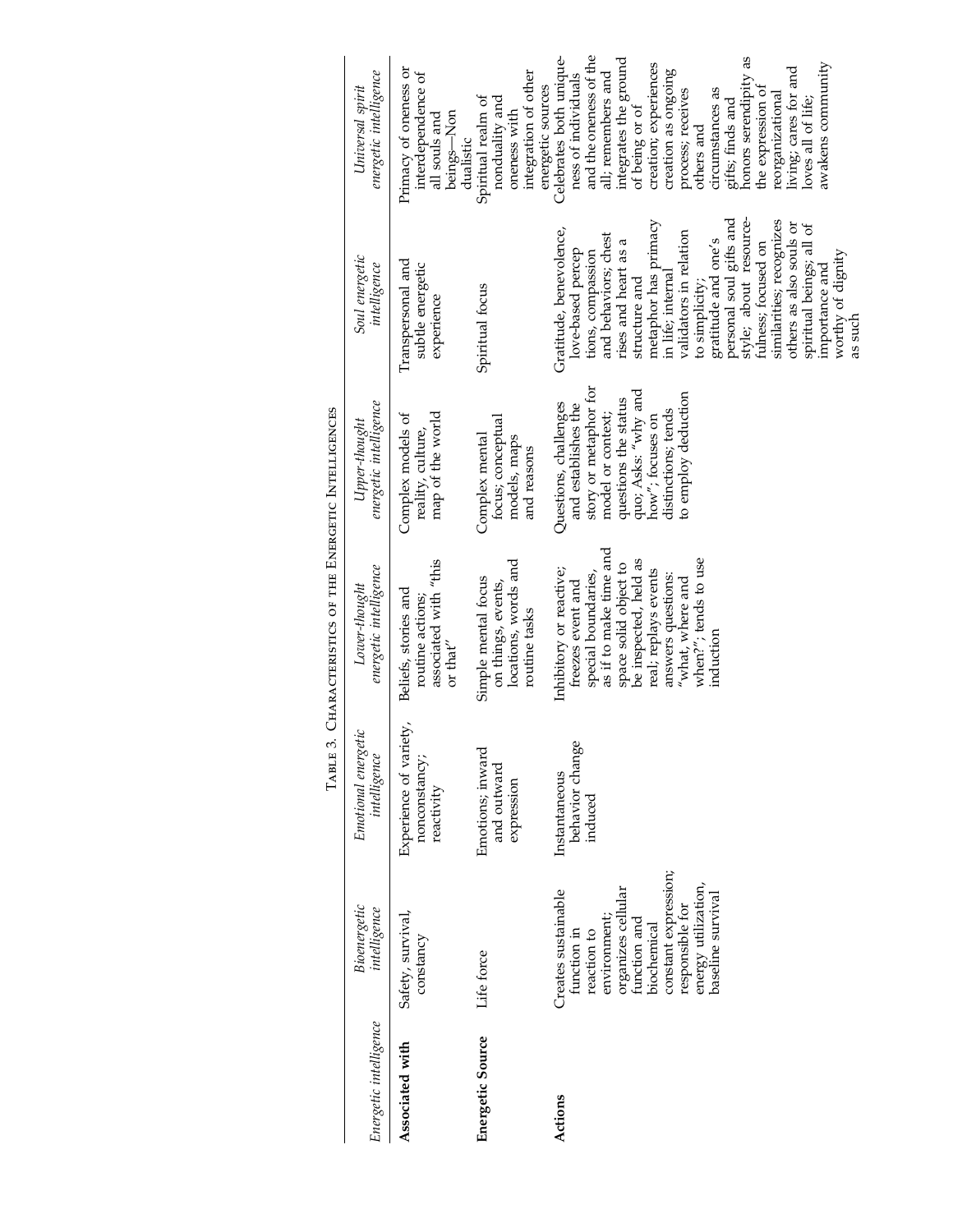| Energy utilization | energy pathways<br>Biochemical and                                                                                        | function, pathways<br>utilization; fuel for<br>change in baseline<br>shift in baseline<br>Creates a radical<br>bioenergetic<br>and energy                                                                                                                                                                    | Uses story or belief<br>to maintain habitual<br>energetic behaviors<br>bio- and emotional                                                                                                                                                                                                                   | mental, emotional<br>and bioenergetic<br>experience and<br>Can direct lower<br>expression                                                                                                                                                                                                                                            | that are latent until the<br>thought intelligence is<br>structures; modulates,<br>softens and directs all<br>more entrained with<br>the heart and other<br>lower intelligences<br>awareness systems<br>Engages other subtle                                                                                                                                                                                       | Integrates all of the<br>intelligences                                                                                                                                                                                                                                                                                                                                   |
|--------------------|---------------------------------------------------------------------------------------------------------------------------|--------------------------------------------------------------------------------------------------------------------------------------------------------------------------------------------------------------------------------------------------------------------------------------------------------------|-------------------------------------------------------------------------------------------------------------------------------------------------------------------------------------------------------------------------------------------------------------------------------------------------------------|--------------------------------------------------------------------------------------------------------------------------------------------------------------------------------------------------------------------------------------------------------------------------------------------------------------------------------------|-------------------------------------------------------------------------------------------------------------------------------------------------------------------------------------------------------------------------------------------------------------------------------------------------------------------------------------------------------------------------------------------------------------------|--------------------------------------------------------------------------------------------------------------------------------------------------------------------------------------------------------------------------------------------------------------------------------------------------------------------------------------------------------------------------|
| Requires           | Constant sense of<br>environment                                                                                          | Sense of rapid change<br>in behavior                                                                                                                                                                                                                                                                         | questions: "what,<br>when, where?"<br>Rules, structure,                                                                                                                                                                                                                                                     | and reality; questions<br>models, maps of life<br>how and why?<br>Reassessment of                                                                                                                                                                                                                                                    | Giving of one's personal<br>"gifts," love, and<br>gratitude                                                                                                                                                                                                                                                                                                                                                       | Celebration of diversity<br>sense of separateness<br>temporal and spatial<br>when appropriate<br>within oneness,<br>suspension of                                                                                                                                                                                                                                        |
| When challenged    | demands, energy<br>safety, survival,<br>need to keep<br>use constant or<br>environmental<br>Concerned with<br>predictable | Difficulty in producing Tends to fixate on an<br>appropriate <sup>-</sup><br>adaptive response is<br>emotional response;<br>higher intelligences,<br>when inhibited by<br>emotions needed;<br>expression is not<br>inappropriate or<br>subjugated and<br>the range of<br>generalized<br>emotional<br>allowed | routines and adminis-<br>guidance to do simple<br>event or circumstance,<br>argumentative, pushy,<br>with mental focus and<br>rules and beliefs equal<br>rigid, mental chatter,<br>dominance of story;<br>reality and fight for<br>memory and needs<br>primacy; difficulty<br>tration of life has<br>tasks. | relationships; tends to<br>desire enlightenment<br>reality equal reality;<br>thinking; challenges<br>exclusionary/elitist<br>of mind and tends<br>models; models of<br>supremacy of the<br>Life becomes one's<br>with finding the<br>answer to why<br>thinking mode<br>replaces other<br>confused with<br>or how; gets<br>to lead to | supporting and creat-<br>Does not accept or relate<br>asked of it by thought<br>expressing them if not<br>or spaciousness to act;<br>ing what is correct for<br>compassion, gratitude<br>given the opportunity<br>rules; challenges with<br>difficulty in knowing<br>to culture or cultural<br>the perfect soul; will<br>difficulty with love,<br>help manifest what<br>energy intelligence;<br>its attributes or | difficulty being in the<br>Feels pain of all human-<br>with the interdepen-<br>inability to receive all<br>center of timelessness<br>as gifts; challenges in<br>ity as one's own and<br>can be overwhelmed<br>and spaciousness of<br>uniqueness/oneness<br>the ability to work<br>dence of all and<br>by the personal<br>to celebrate the<br>paradox; has<br>the paradox |
|                    |                                                                                                                           |                                                                                                                                                                                                                                                                                                              |                                                                                                                                                                                                                                                                                                             | contextual models.                                                                                                                                                                                                                                                                                                                   | for all                                                                                                                                                                                                                                                                                                                                                                                                           |                                                                                                                                                                                                                                                                                                                                                                          |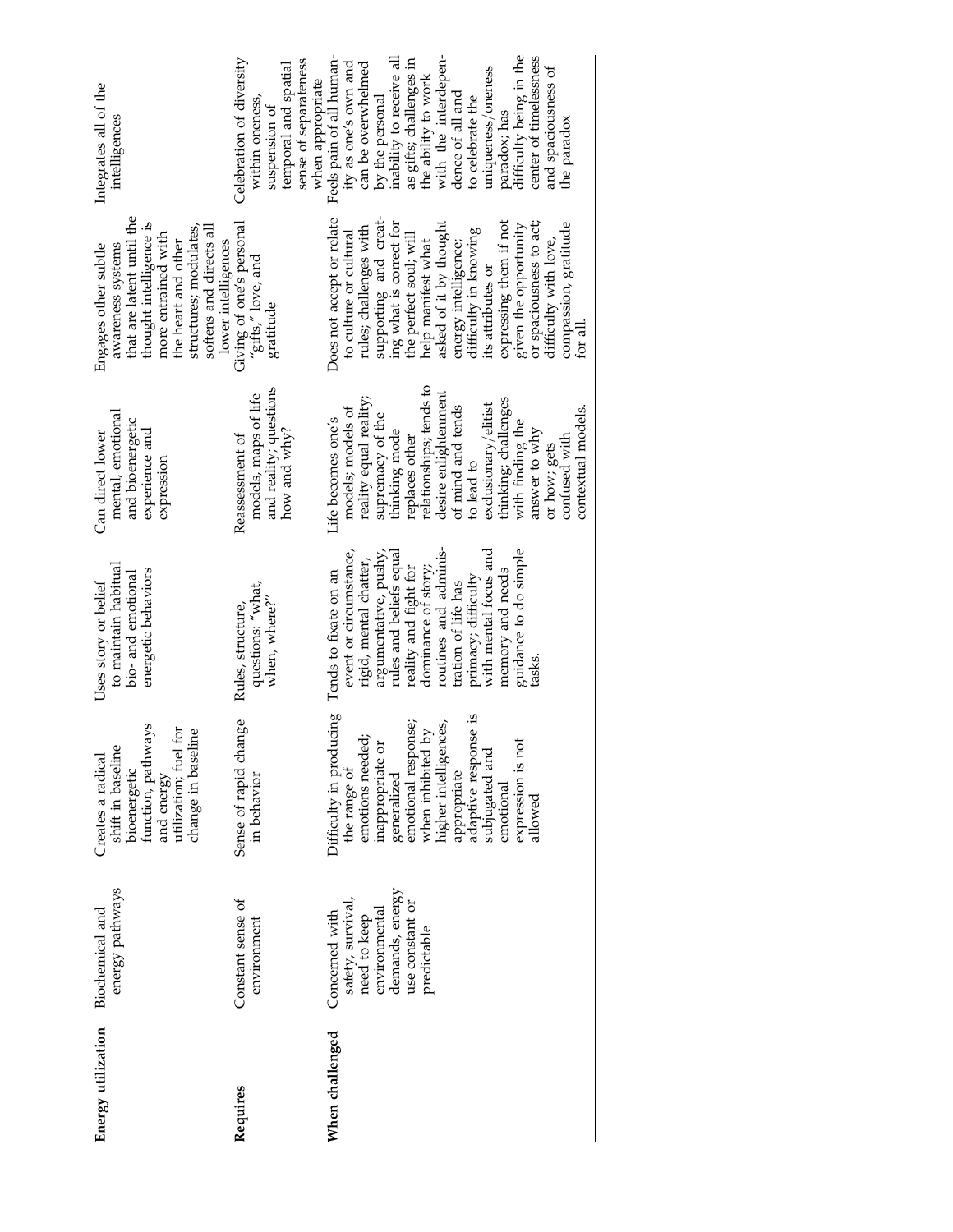are sustainable. The individual utilizes the sides of the triad easiest to create change with. This will often inspire the third side to change.

In RET, the focus is on the side of the triad that is most difficult and most challenged, and season is rarely considered. This is usually the side of the triad that tends to be more elusive, the side an individual tends to feel less adequate at and tends to obsess about. Our greatest wounds are usually located here. This is the place where the person generally feels as if what he she does is ''not enough'' and like "a nobody," or says: "I tried everything to change my perspective on it.'' Trying to create change from here is very difficult because it is met by resistance and defensiveness and often results in struggle. By attempting to fix and manipulate a single side of the triad, there is a tendency of the other two sides of the triad to return the challenged side to its prior state. By directing change toward the sides of the triad that are easiest for the individual to access, that individual's body, emotion, mind, soul, and spirit are honored. Add to this the right timing (season) and the accessible energetic wisdom, and reorganization happens.

### EIs

Mystics, yogis, healers, and shamans have observed energies within the body and multiple levels of energies around the body for ages. Scientific evidence of energy within and around the body is extensive. $51,52,65-77$  Uniting subjective observation of the body's energies with scientifically verifiable observation leads to at least one significant insight; energies related to the complex biologic form are associated with states of consciousness.45,46 Combining this insight with the research into subtle energies, years of empirical practice using ''energetic applications'' and, more recently, correlating these applications to a preliminary survey instrument (questionnaire)§ designed to explore individuals' aptitudes for certain types of energies, Epstein developed the terminology for EI as one way to describe this unique domain of human experience.

Driven by these factors, EI has been furthered by utilizing the recent writings of philosopher Wilber<sup>45</sup> and collaboration with another one of the authors of the present article (Senzon).78–80,} The concepts of these ''energetic applications'' extend to the research of Jonckheere<sup>†</sup> about the coherent and soliton nature of the waves in the spine during NSA entrainments, to the current literature on the biofield as a dissipative structure and complex dynamic standing wave,<sup>51</sup> the use of solitons by the connective tissues to transmit en- $\text{ergy},^{66}$  nonclassical forms of energy,<sup>42</sup> the role of electronexcited states in biologic processes,<sup>68</sup> and the soliton and acoustic nature of the action potential.81–83

With further study and verification of the survey instrument, EI may represent a developmental stream<sup>64</sup> along other multiple intelligences.84,85 For now, it stands as a useful heuristic device to assist individuals to access their inner resources

in the easiest way possible to create the most dynamic change in their Triads of Change and to have greater success as reorganizers. Research is planned to explore this energetic application in detail. There is enough consistent empirical evidence for this third component of ROH that it too can be applied across many disciplines.45,51,52,65–77

One of the ways the individual may suspect incongruence in his/her Triad of Change is through the feeling of a drop in available energy and resources. With greater congruence in the triad, greater energy and resources become instantly available. With these greater resources, the system evolves and a new level of congruence/consciousness emerges, providing for what feels like a new life. Associated with each type of energy, there is an energetic intelligence.

ROH combines the wisdom of the ages with objective science by acknowledging that each individual is comprised of at least five complex fields of energy and information associated with specific EI (Table 3); bioenergetic intelligence, emotional energetic intelligence, thought EI, soul energetic intelligence, and universal-spirit EI. Based on the background described above, it has been observed that each individual has competencies around specific energetic intelligences and these competencies are a way to harness important resources for the process of reorganization. In this way, the individual can learn to utilize resources efficiently and gain the intelligence associated with each.

Each of these intelligences exist within a matrix encompassing a range between high aptitude (abundance) and low aptitude. The low aptitude state is associated with a heightened energetic threshold for its expression. This means that it can take significantly more energy to utilize these types of intelligence in those individuals who have a lower aptitude for these types of intelligence. These individuals often fear and/or worry about this type of intelligence, and either obsess about being a good enough person with this type of intelligence, or tend to bypass using this type of intelligence and default to another type of intelligence instead. When EI provide a high aptitude, it will be experienced as spontaneous and effortless.

Just like aspects of each triad may exist in each season, EI can be utilized in each season as well, although each energetic intelligence seems to have an affinity for a specific season (for example, bioenergetic and emotional EI are mostly associated with the season of Discover; thought EI is associated with the season of Transform; and soul EI and universal spirit EIs are associated primarily with the season of Awaken). An individual will always use every EI in every season. The point is congruence. When the EI is used in conjunction with the season and the triad and this is an EI that the person has an aptitude for, ROH ensues. Also, in the season of Integrate, the individual may have a wider range of aptitudes and competencies.

We hypothesize further that both spiritual EIs (soul EI and universal-spirit EI) develop as the need to defend oneself is no longer a central theme and that the development of these are a higher-order functioning capacity of greater depth for the human. The hypothesis is congruent with Wilber's theory that there are increasing levels of subtle energy, which correspond to increasing levels of interior depth of awareness.<sup>45</sup> The linkages of these spiritual intelligences with the lower ones transform the use of those intelligences to spiritually guided or inspired expressions.

<sup>§</sup>Epstein D. Energetic Life Inventory Questionnaire. 2006. Available by request from authors.

<sup>}</sup>Epstein D, Senzon SA. Organizing fields of subtle energy in relation to five rays of consciousness and the advancement of Network Spinal Analysis: Certification Level Intensive [seminar notes]. Longmont, CO: Innate Intelligence, November 2004.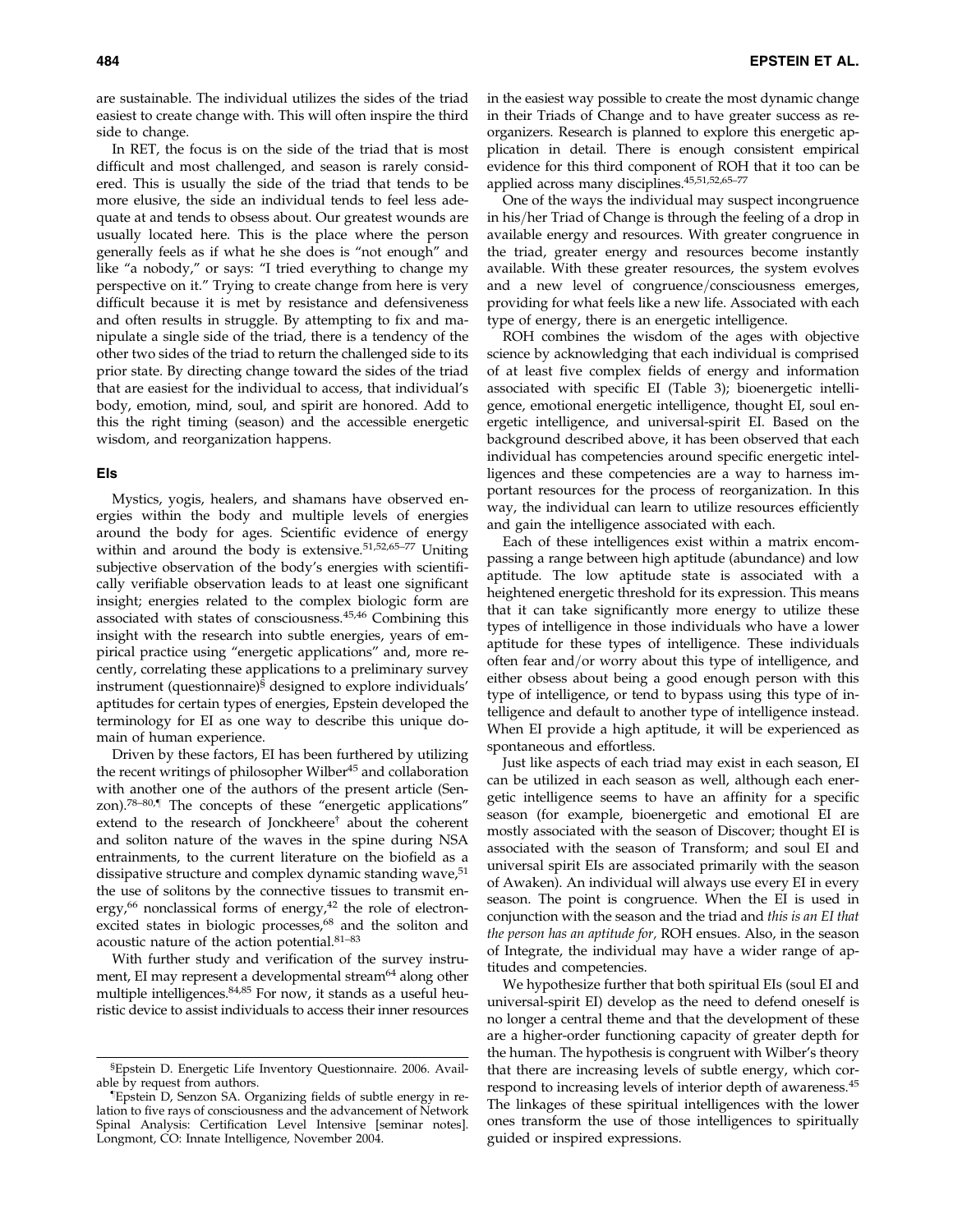### REORGANIZATIONAL HEALING 485

### **Discussion**

The real keys to ROH are congruence within and between all three elements while utilizing optimum resources. Reorganization happens when the timing is just right (the right season of Wellbeing), and perception, structure, and behavior (the Triad of Change) coincide, while also accessing the wisdom from the most accessible aspect of the self-system: bioenergy EI; emotional EI; thought EI; soul EI; or universal spirit EI (the EI).

The emergence of ROH was driven by common patterns of successful ''reorganizers.'' Individuals successfully reorganizing within NSA and SRI demonstrate common patterns of structural, behavioral, and perceptual change. ROH aims to establish new strategies to access required energetic, mental, emotional and physical resources. This nontherapeutic approach gives the model flexibility to be applied across many disciplines.

Successful reorganizers embody this congruence, as all three elements work as one. Success in ROH is not about the symptom going away although that often happens. $7,13,86$ Success is when the individual uses the elements of ROH to bring his/her life to the next level. Some examples of this are demonstrated as (in case studies in preparation): a veteran whose back pain disappeared but decided to take his life back, to quit smoking, get his own apartment, and go back to school at age 52 to become a veterinary technician; a woman who discovered a gift within bodily pains, which started after an auto accident years ago, and used her recovery to heal her dysfunctional family relationships; a woman who, "suffering" or experiencing end stages of pancreatic cancer found through the pain a resource to have greater love, benevolence, and acceptance for herself and others in the last days of her life.

Even if the symptoms were to reoccur or return, the individuals would develop new lives at higher baselines of function and new strategies to deal with life's stressors and symptoms. Each reorganizer identified relationships among their previous lower-level function, their symptoms, and actions needed to live life more fully in a healthier state.

Changes represented in the first two examples may be explained in part by the reduction or elimination of pain. In every case, however, the reorganizers used experience and meaning, to lift their lives to a new level. Often, this occurred through more action guided by inner direction, human connection, depth and meaning. These commonalities are hallmarks of successful reorganization. The individual learns the relationships between symptoms, meaning, the life-system, and growth.

ROH has been successfully taught on three continents,<sup>43</sup> and elements of ROH are currently being practiced worldwide. Research and further discussion is needed to examine this crossdisciplinary healing paradigm.

### **Conclusions**

ROH offers a valuable paradigm in understanding human change and creating sustained change. It is distinct from Restorative Therapeutics as ROH does not seek to fix problems or restore individuals to a previous state of function. Rather than restoring an aspect of the individual's experience to a prior state, ROH helps to consciously develop the individual's life to the next level. In this way ROH assists the

person achieve higher standards of health and wellbeing no matter what challenges or limitations they face. It is a personalized approach to human transformation that acknowledges the need for timing, self-assessment, and energy in the process. It compels us to ask new questions of ourselves in healing and in life. Instead of asking "what is wrong with me?," an individual may ask "where am I at?"; "where must I go?''; and ''how do I get there?'' To these ends, ROH makes its contribution to the literature.

ROH offers the opportunity for an individual to engage in a journey of self-assessment and self-regulation either on their own, or with a practitioner, to create a map for a new and sustainable future. ROH as a paradigm offers various disciplines the opportunity to establish an outcomes assessment practice, which goes beyond restoration, prevention or maintenance, and the challenge to determine outcomes for reorganizational states for structure, perception, and behavior. When reorganization develops, new levels of organized complexity, applications and systems are able to develop and emerge.

### Acknowlegments

The authors would like to thank Jackie Knowles Epstein, D.C., and Veronica Lemberger, B.A. (for their editorial suggestions), Sherry McLendon, M.A. (for her organizational and editorial suggestions), and Chistopher Kent, D.C. (for his conceptual insights). We also offer special thanks to Kim A. Jobst M.A., D.M., M.R.C.P., M.F.Hom., for his editorial direction in completing this manuscript. Financial support was provided by the Global Gateway Foundation.

### Disclosure Statement

Donald Epstein and Daniel Lemberger are associated with conducting and teaching educational and transformational seminars based on these models through Wise World Seminars, Inc. Simon Senzon has received from the Global Gateway Foundation a research and writing grant to further the objectives of the foundation.

#### **References**

- 1. Jobst K, Shostak D, Whitehouse P. Diseases of meaning, manifestations of health and metaphor. J Altern Complement Med 1999;5:495–502.
- 2. Schuster T, Dobson M, Jauregui M, Blanks R. Wellness lifestyles I: A theoretical framework linking wellness, health lifestyles, and complementary and alternative medicine. J Altern Complement Med 2004;10:349–356.
- 3. Schuster TL, Dobson M, Jauregui M, Blanks RHI. Wellness lifestyles II: Modeling the dynamics of wellness, health lifestyle practices, and network spinal analysis. J Altern Complement Med 2004;10:357–367.
- 4. Epstein D. Network spinal analysis: A system of health care delivery within the subluxation-based chiropractic model. J Vertebral Subluxation Res 1996;1:1–9.
- 5. Epstein D. The transition of network spinal analysis care: Hallmarks of a client-centered wellness education multicomponent system of health care delivery. J Vertebral Subluxation Res 2004;5:1–7.
- 6. Epstein D. Theoretical Basis and Clinical Application of Network Spinal Anaylsis (NSA) and Evidence based Document, rev. xi. Longmont, CO: Innate Intelligence: 2005.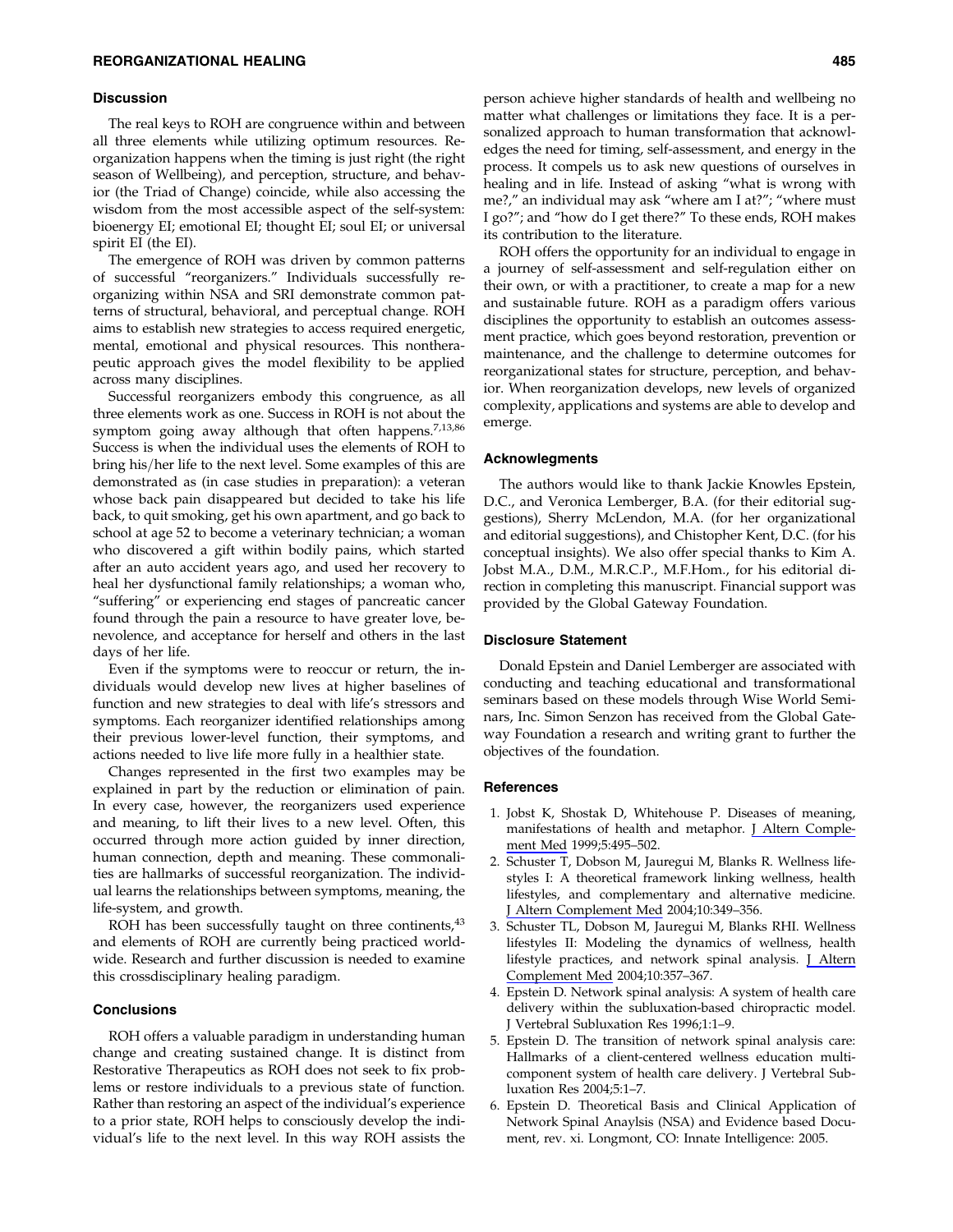- 7. Blanks RHI, Schuster TL, Dobson M. A retrospective assessment of network care using a survey of self-rated health, wellness and quality of life. J Vertebral Subluxation Res 1997;1:11–27.
- 8. Bohacek S, Jonckheere E. Chaotic modeling in network spinal analysis: Preliminary report. Nonlinear canonical correlation with alternating conditional expectation (ACE). J Vertebral Subluxation Res 1998;2:188–195.
- 9. Jonckheere E, Bohacek S, Lohsoonthorn P. Dynamic modeling of spinal EMG activity. NSF Southwest Regional Workshop on New Directions in Dynamical Systems, University of Southern California, Los Angeles, November 16–19, 2000.
- 10. Hiebert A, Jonckheere E, Lohsoonthorn P, et al. Visualization of a stationary CPG-revealing spinal wave [poster presentation]. Medicine Meets Virtual Reality, Long Beach, CA, January 24–27, 2006 [published in: Westwood J, ed. Medicine Meets Virtual Reality—14: Accelerating Change in Health Care. Next Medical Toolkit. Amsterdam: IOS Press 2006;119:198–200].
- 11. Jonckheere E, Lohsoonthorn P. Spatio-temporal analysis of an electrophysiological wave phenomenon. International Symposium on the Mathematical Theory of Network and Systems. Leuven, Belgium, July 5–9, 2004.
- 12. Jonckheere E, Lohsoonthorn P, Mahajan V. ChiroSensor: An array of noninvasive sEMG electrodes. Medicine Meets Virtual Reality. Long Beach, CA, January 26–29, 2005 [published in: Westwood JD, ed. Medicine Meets Virtual Reality—13: The Magical Next Becomes the Medical Now. Amsterdam: IOS Press, Technology and Informatics, 2005;111:234–236.
- 13. Blanks RHI, Schuster TL, Dobson M, Jaurequi M. Assessment of network spinal analysis in retrospective and prospective research design formats using a survey of self-reported health and wellness [abstr]. Association for Network Care: Scientific Research Conference, Como, Italy, November 17–18, 2001.
- 14. Jonckheere E, Lohsoonthorn P, Boone WR. Dynamic modeling of spinal electromyographic activity during various conditions [Session WA-13-3, Biomedical Applications]. American Control Conference, Denver, CO June 4–6, 2003.
- 15. Wilber K. Sex Ecology and Spirituality: The Spirit of Evolution. Boston: Shambhala, 1995.
- 16. Wilber K. An integral theory of consciousness. J Consciousness Studies 1997;4:71–92.
- 17. Wilber K. Integral Spirituality: A Startling New Role for Religion in the Modern and Postmodern World. Boston: Integral Books, 2006.
- 18. Esbjörn-Hargens S. Integral ecological research: Using IMP to examine animal consciousness and sustainability. J Integral Theory and Practice 2008;3:15–60.
- 19. Esbjörn-Hargens S. An overview of integral theory: An allinclusive framework for the 21st century [resource paper no. 1]. Integral Institute 2009;1–24. Integral Life website: http://integrallife.com/files/Integral\_Theory\_3-2-2009.pdf. Accessed April 8, 2009.
- 20. Robbins A. Date with Destiny [seminar note packet]. San Diego: Robbins' Research International, Inc., 1999.
- 21. Freeman WJ. The physiology of perception. Sci American 1991;261:78–85.
- 22. Freeman WJ. Indirect biological measures of consciousness from field studies of brains as dynamical systems. Neural Networks 2007;20:1021–1031.
- 23. Solè R, Goodwin B. Signs of Life: How Complexity Pervades Biology. New York: Basic Books, 2000.
- 24. Combs A. Radiance of Being: Understanding the Grand Integral Vision; Living the Integral Life, 2nd ed. St. Paul: Paragon House, 2003.
- 25. Maturana H, Varela F. Autopoiesis and Cognition: The Realization of the Living. Dordrecht: D. Reidel Pub. Co., 1980.
- 26. Kelso JA. Dynamic Patterns: The Self-Organization of Brain and Behavior. Cambridge, MA: The MIT Press, 1995.
- 27. Prigogine I, Stengers I. Order Out of Chaos: Man's New Dialogue with Nature. New York: Bantam, 1984.
- 28. Reniscow K, Vaughan R. A chaotic view of behavior change: A quantum leap for health promotion. Int J Behav Nutr Phys Activity 2006;25.
- 29. Reniscow K, Page S. Embracing chaos and complexity: A quantum change for public health. Amer J Public Health 2008;98:1382–1389.
- 30. Bussolari CJ, Goodell JA. Chaos theory as a model for life transitions counseling: Nonlinear dynamics and life's changes. J Counsel Develop 2009;87:98–107.
- 31. Headey B. The set-point theory of well-being: Negative results and consequent revisions. Soc Indic Res 2008;85:389–403.
- 32. Lyubomirsky S, Sheldon KM, Schkade D. Pursuing happiness: The architecture of sustainable change. Rev Gen Psychology 2005;9:111–131.
- 33. Seligman M, Steen T, Park N, Peterson C. Positive psychology progress: Empirical validation of interventions. Am Psychologist 2005;60:410–421.
- 34. Keller C, Fleury J, Sidani S, Ainsworth B. Fidelity to theory in PA intervention research. Western J Nurs Res 2009;31:289–311.
- 35. Schüz B, Sniehotta FF, Mallach N, et al. Predicting transitions from preintentional, intentional, and actional stages of change. Health Educ Res 2009;24:64–75.
- 36. Arau´jo-Sores V, McIntyre T, Sniehotta FF. Predicting changes in physical activity among adolescents: The role of selfefficacy, intention, action planning and coping planning. Health Educ Res 2009;24:128–139.
- 37. Prochaska J, Wright J, Velicer W. Evaluating theories of health behavior change: A hierarchy of criteria applied to the transtheoretical model. Appl Psychology 2008;57:561–588.
- 38. Lippke S, Plotnikoff R. Stages of change in physical exercise: A test of stage discrimination and nonlinearity. Am J Health Behavior 2006;30:290–296.
- 39. Bowles T. The adaptive change model: An advance on the transtheoretical model of change. J Psychol 2006;140:439–457.
- 40. Baranowski T, Cullen K, Nicklas T, et al. Are current health behavioral change models helpful in guiding prevention of weight gain efforts? Obesity Res 2003;11(suppl):23S–43S.
- 41. Robbins A. Personal Power [audio book]. Niles, IL: Nightingale Conant Corporation, 1992.
- 42. Maslow A. Toward a Psychology of Being. New York: D. Van Nostrand Co., 1968.
- 43. Epstein D. Integrative Practice: Reorganizational Healing [seminar note packet]. Wise World Seminar, Como, Italy, March 23–25, 2007.
- 44. Dictionary.com: Online document at: http://dictionary .reference.com=browse=congruent Accessed: March 28, 2009.
- 45. Wilber K. Towards a comprehensive theory of subtle energies. Explore 2005;1:252–270.
- 46. Senzon SA. Subtle Energies Viewed from Four Quadrants. J Integral Theory Pract 2007;2:134–146.
- 47. Senzon SA. Causation related to self-organization and health related quality of life expression based on the vertebral subluxation model, the philosophy of chiropractic, and the new biology. J Vertebral Subluxation Res 1999;3: 104–112.
- 48. Epstein D. The Twelve Stages of Healing: A Network Approach to Wholeness. San Raphael, CA: Amber Allen, 1994.